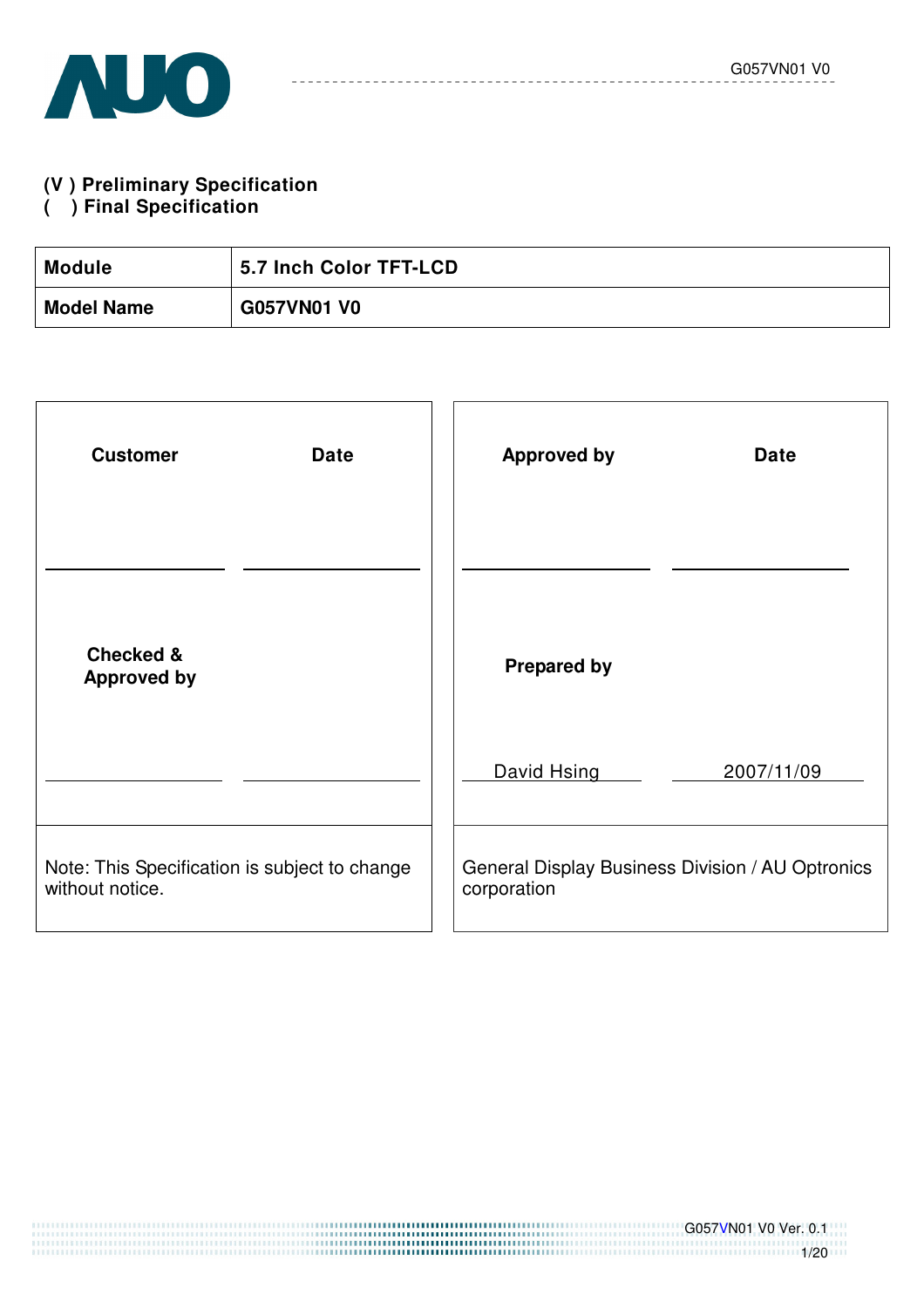

# **Contents**

----------

 $- - - - - -$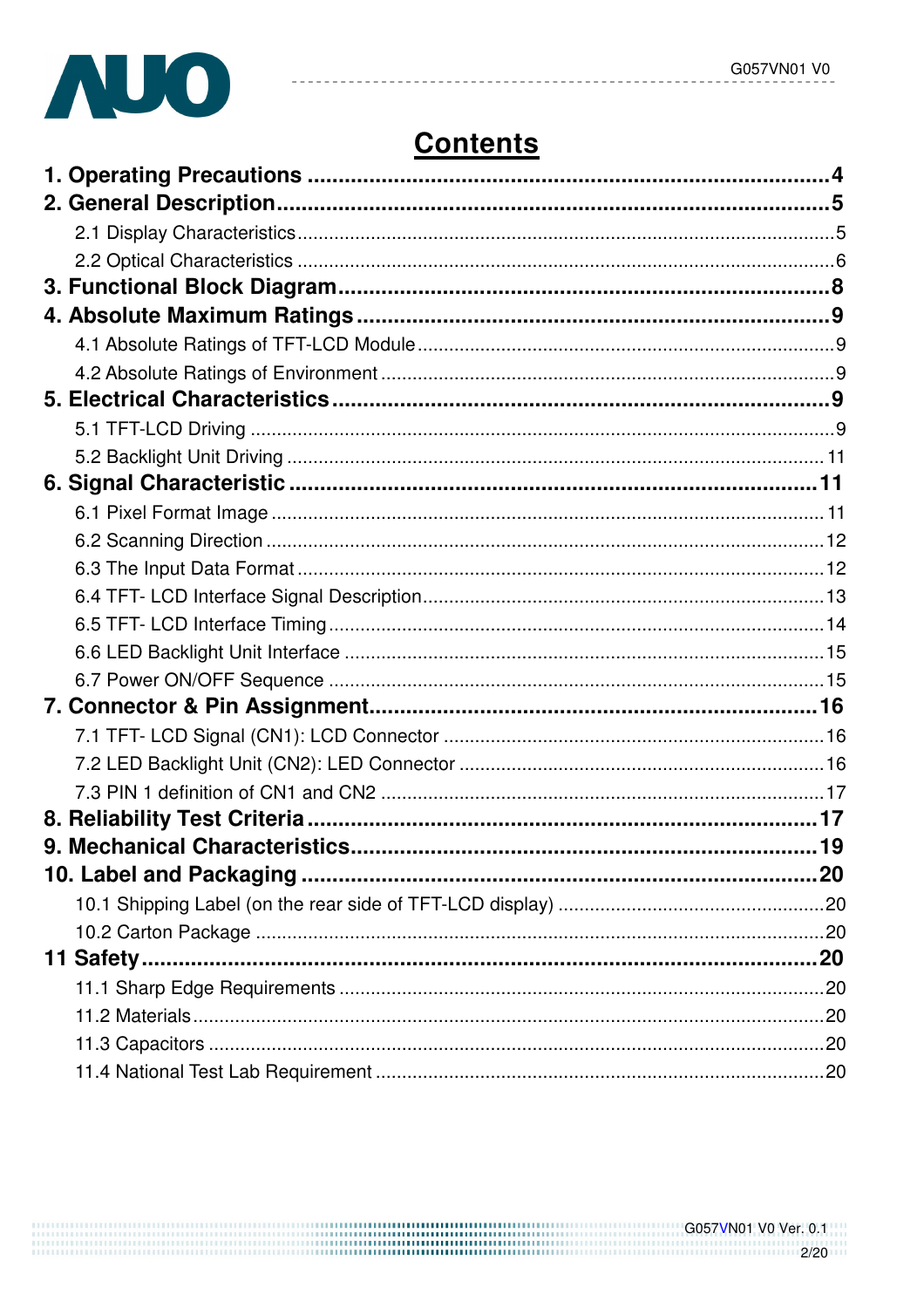

# **Record of Revision**

----------

| Version and Date   Page | Old description                                 | <b>New Description</b> | <b>Remark</b> |
|-------------------------|-------------------------------------------------|------------------------|---------------|
| 0.1 Nov. 09, 2007       | All First edition preliminary<br>specifications |                        |               |
|                         |                                                 |                        |               |
|                         |                                                 |                        |               |
|                         |                                                 |                        |               |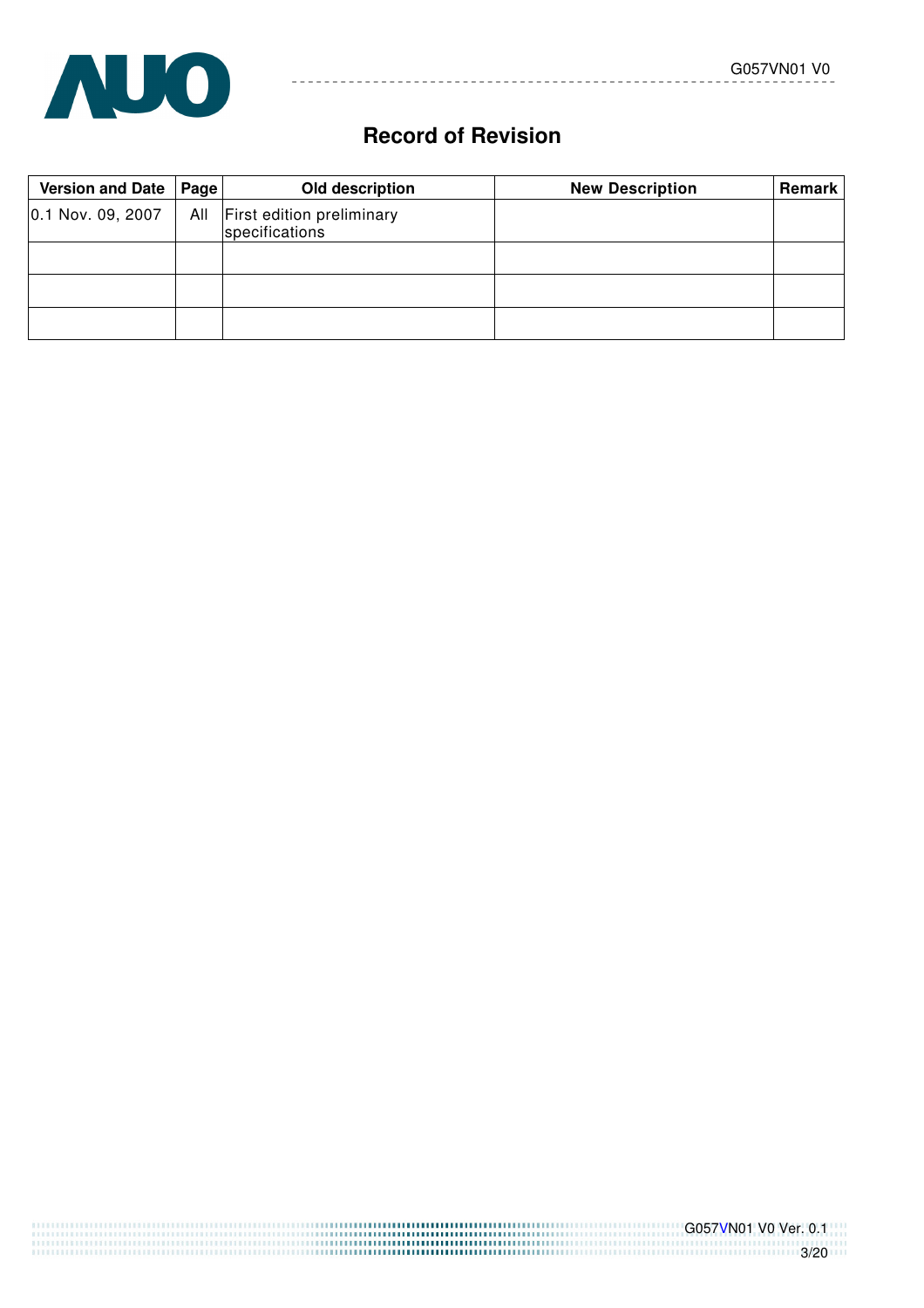

# **1. Operating Precautions**

- 1) Display area (Polarizer) of TFT-LCD Module is easily to be damaged, please be cautious and not to scratch it.
- 2) Be sure to power off your machine before connecting or disconnecting your signal cable to TFT-LCD Module.
- 3) Wipe off water drop on display area immediately. Long contact with water may cause discoloration or spots.
- 4) When the panel surface is soiled, wipe it with absorbent cotton or soft cloth.
- 5) Display area (Glass) of TFT-LCD Module may be broken or cracked if bump Module against hard object.
- 6) To avoid ESD (Electro Static Discharde) damage, be sure to ground yourself before handling TFT-LCD Module.
- 7) Do not open nor modify the TFT-LCD module assembly.
- 8) Do not press the reflector sheet at the back of the module to any direction.
- 9) In case if TFT-LCD module has to be put back into the packing container slot after it was taken out from the container, do not press the center of the LED Reflector edge. Instead, press at the far ends of the LED Reflector edge softly. Otherwise the TFT-LCD Module may be damaged.
- 10) When inserting or removing of your signal cable to TFT-LCD Module, be sure not to apply abnormal force (rotate, tilt…etc.) to the Connector of the TFT-LCD Module.
- 11) TFT-LCD Module is not allowed to be twisted & bent even force is added on module in a very short time. Please design your display product well to avoid external force applying to module by end-user directly.
- 12) Small amount of materials without flammability grade are used in the TFT-LCD module. The TFT-LCD module should be supplied by power complied with requirements of Limited Power Source (IEC60950 or UL1950), or be applied exemption.
- 13) Severe temperature condition may result in different luminance and short LED backlight opearting life time.
- 14) Continuous operating TFT-LCD Module under high temperature environment may accelerate LED light bar exhaustion and reduce luminance dramatically.
- 15) The data on this specification sheet is applicable when TFT-LCD module is placed in landscape position.
- 16) Continuous displaying fixed pattern may induce image sticking. It's recommended to use screen saver or moving content periodically if fixed pattern is displayed on the screen.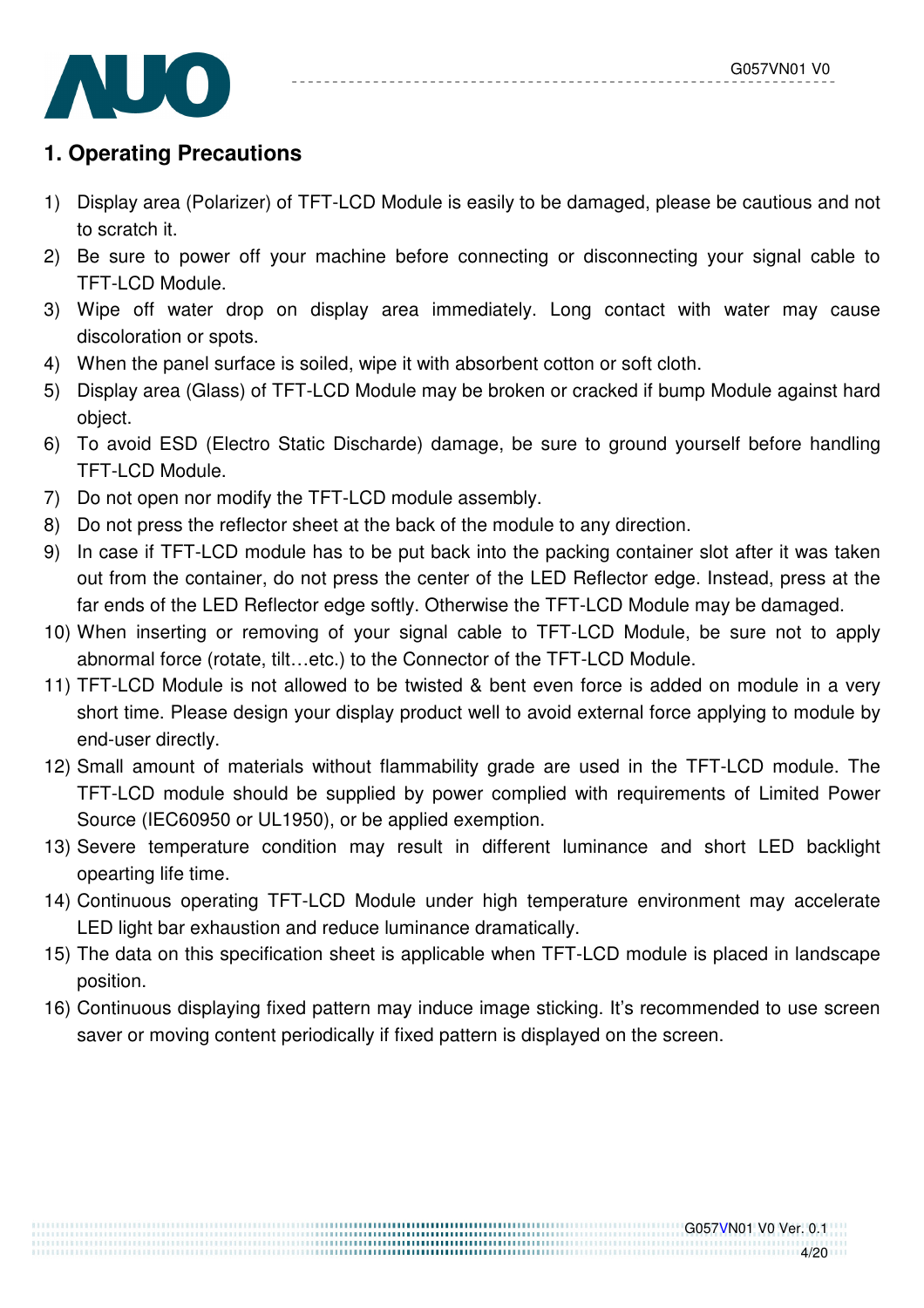

G057VN01 V0 is designed for industrial display applications with VGA (640 x RGB x 480) resolution and 262k colors (RGB 6-bits). It is composed of a TFT-LCD panel, driver ICs, control and power supply circuits board and backlight unit. G057VN01 V0 offers CMOS interface for display signal input. LED driving board for backlight unit is not included.

## **2.1 Display Characteristics**

The following items are G057QN01 V0 characteristics summary at 25  $\degree$ C condition.

| <b>Items</b>                                              | Unit                        | <b>Specifications</b>                             |
|-----------------------------------------------------------|-----------------------------|---------------------------------------------------|
| Screen Diagonal                                           | inch                        | 5.7                                               |
| <b>Active Area</b>                                        | mm                          | $115.2(H) \times 86.4(V)$                         |
| Pixels H x V                                              |                             | 640 x 3(RGB) x 480                                |
| <b>Pixel Pitch</b>                                        | mm                          | $0.18 \times 0.18$                                |
| Pixel Arrangement                                         |                             | R.G.B. Vertical Stripe                            |
| Display Mode                                              |                             | TN, Normally White                                |
| Nominal Input Voltage VDD                                 | Volt                        | 3.3 typ.                                          |
| <b>Typical Power Consumption</b>                          | Watt                        | 2.11W (LCD:0.69W/LED: 1.42W)<br>All black pattern |
| Weight                                                    | Grams                       | 200g(typ.), 220g(max.)                            |
| <b>Physical Size</b>                                      | mm                          | 144.0(H)x 104.6(V) x 12.3(D) (typ.)               |
| <b>Electrical Interface</b>                               |                             | <b>CMOS</b>                                       |
| <b>Surface Treatment</b>                                  |                             | Anti-Glare, Hardness 3H                           |
| <b>Support Color</b>                                      |                             | 262K colors                                       |
| The most suitable view angle                              |                             | 12 o'clock                                        |
| Temperature Range<br>Operating<br>Storage (Non-Operating) | $^{\circ}C$<br>$^{\circ}$ C | $-30$ to $+85$<br>$-30$ to $+85$                  |
| RoHS Compliance                                           |                             | RoHS Compliance                                   |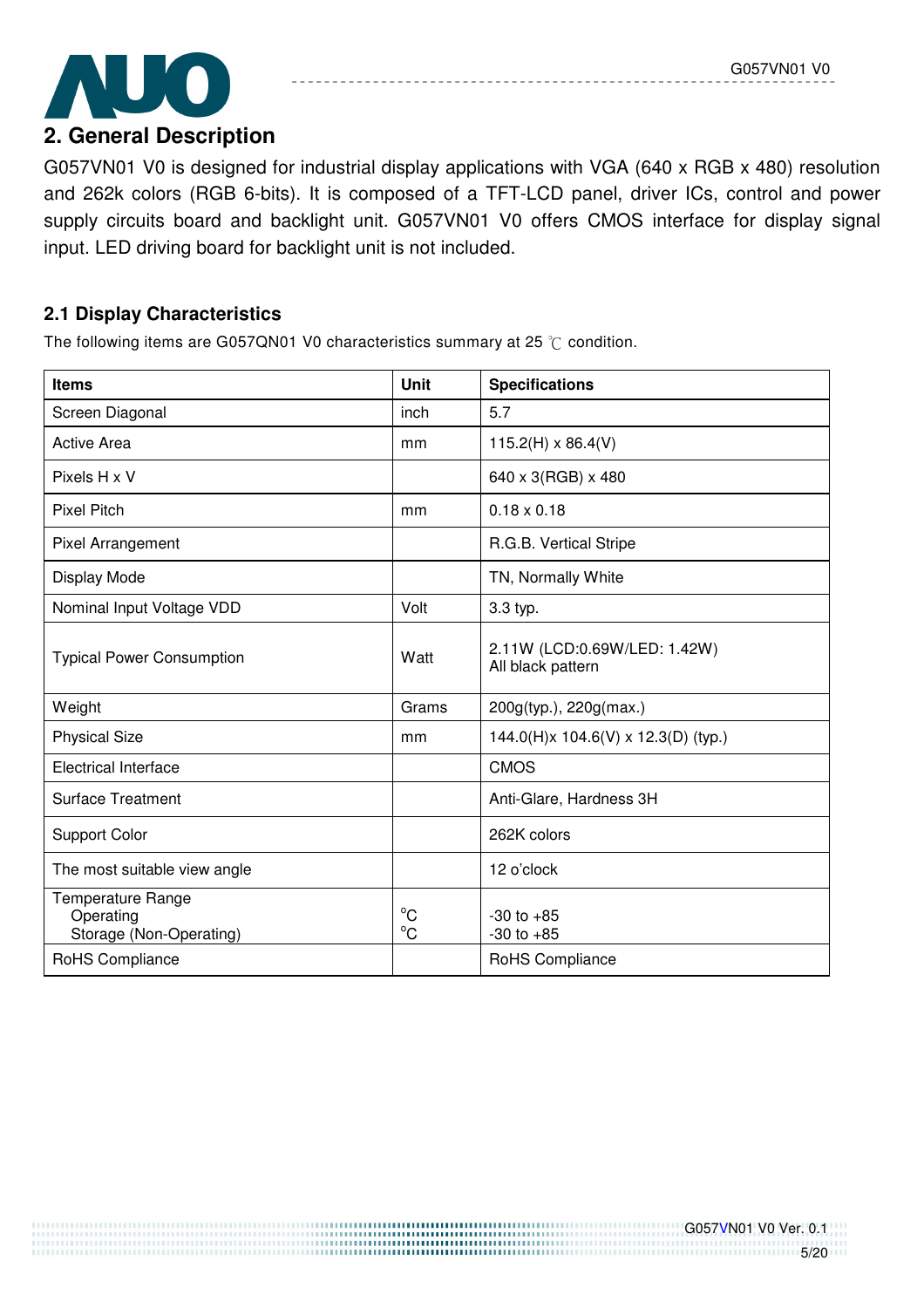

#### **2.2 Optical Characteristics**

The optical characteristics are measured under stable conditions at  $25^{\circ}C$  (Room Temperature):

| Item                                | <b>Unit</b> | <b>Conditions</b>                           |         | Min.                     | Typ.           | Max.                     | Remark  |  |
|-------------------------------------|-------------|---------------------------------------------|---------|--------------------------|----------------|--------------------------|---------|--|
| White Luminance                     | [cd/m2]     | $I_F$ = 15mA / 1 LED line<br>(center point) |         |                          | 400            |                          | Note 1  |  |
| Uniformity                          | $\%$        | 5 Points                                    |         |                          | $\overline{a}$ | 1.3                      | Note    |  |
|                                     |             |                                             |         |                          |                |                          | 1, 2, 3 |  |
| <b>Contrast Ratio</b>               |             |                                             |         |                          | 600            |                          | Note 4  |  |
|                                     | [msec]      | Rising                                      |         | $\overline{\phantom{a}}$ | 20             | 30                       |         |  |
| Response Time                       | [msec]      | Falling                                     |         | $\overline{\phantom{a}}$ | 15             | 20                       | Note 5  |  |
|                                     | [msec]      | Raising + Falling                           |         | $\overline{\phantom{a}}$ | 35             | 50                       |         |  |
|                                     | [degree]    | Horizontal                                  | (Right) | 60                       | 70             |                          |         |  |
| <b>Viewing Angle</b>                | [degree]    | $CR = 10$                                   | (Left)  | 60                       | 70             | $\overline{\phantom{a}}$ |         |  |
|                                     | [degree]    | Vertical                                    | (Upper) | 50                       | 60             |                          | Note 6  |  |
|                                     | [degree]    | $CR = 10$                                   | (Lower) | 50                       | 60             | $\overline{\phantom{a}}$ |         |  |
|                                     |             | White x                                     |         | 0.263                    | 0.313          | 0.363                    |         |  |
|                                     |             | White y                                     |         | 0.279                    | 0.329          | 0.379                    |         |  |
|                                     |             | Red x                                       |         | <b>TBD</b>               | <b>TBD</b>     | <b>TBD</b>               |         |  |
| Color / Chromaticity<br>Coordinates |             | Red y                                       |         | <b>TBD</b>               | <b>TBD</b>     | <b>TBD</b>               |         |  |
| (CIE 1931)                          |             | Green x                                     |         | <b>TBD</b>               | <b>TBD</b>     | <b>TBD</b>               |         |  |
|                                     |             | Green y                                     |         | <b>TBD</b>               | <b>TBD</b>     | <b>TBD</b>               |         |  |
|                                     |             | Blue x                                      |         | <b>TBD</b>               | <b>TBD</b>     | <b>TBD</b>               |         |  |
|                                     |             | Blue y                                      |         | <b>TBD</b>               | <b>TBD</b>     | <b>TBD</b>               |         |  |
| <b>Color Gamut</b>                  | $\%$        |                                             |         |                          | 50             | $\overline{\phantom{a}}$ |         |  |

#### Note 1: Measurement method

Equipment Pattern Generator, Power Supply, Digital Voltmeter, Luminance meter (SR\_3 or equivalent)

Aperture  $1^\circ$  with 50cm viewing distance

Test Point Center

Environment  $\lt$  1 lux

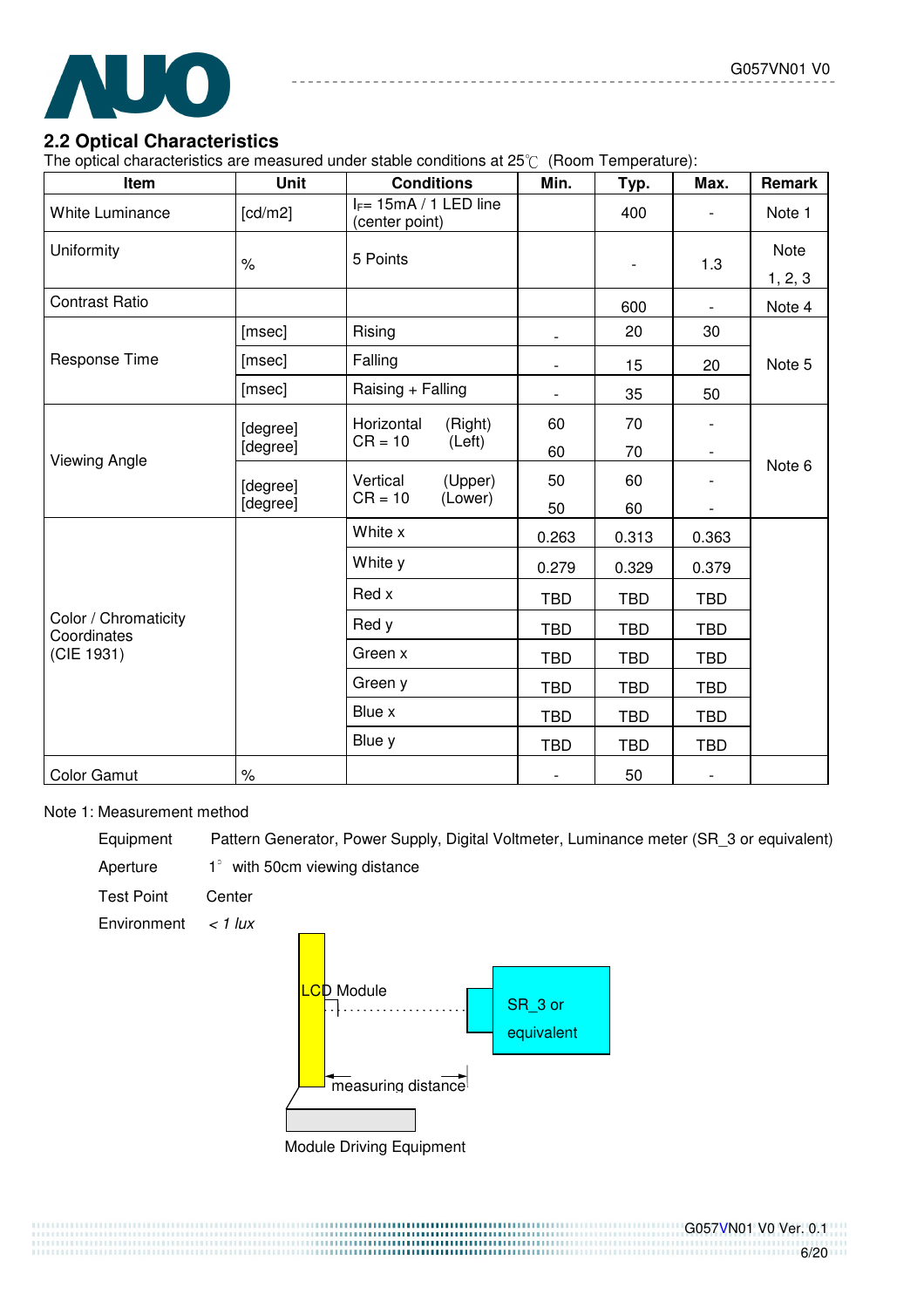

Note 2: Definition of 5 points position (Display active area: 115.2mm (W) x 86.4mm (H))



#### Note 3:

The luminance uniformity of 5 points is defined by dividing the minimum luminance values by the maximum test point luminance

$$
\delta_{\text{W5}} = \frac{\text{Maximum Brightness of five points}}{\text{Minimum Brightness of five points}}
$$

Note 4: Definition of contrast ratio (CR):

Contrast ratio 
$$
(CR) = \frac{Briahtness on the "White" state  
Briahtness on the "Black" state
$$

Note 5: Definition of response time:

The output signals of photo detector are measured when the input signals are changed from "White" to "Black" (falling time) and from "Black" to "White" (rising time), respectively. The response time interval is between 10% and 90% of amplitudes. Please refer to the figure as below.



#### G057VN01 V0 Ver. 0.1 111111111111111111111111117/20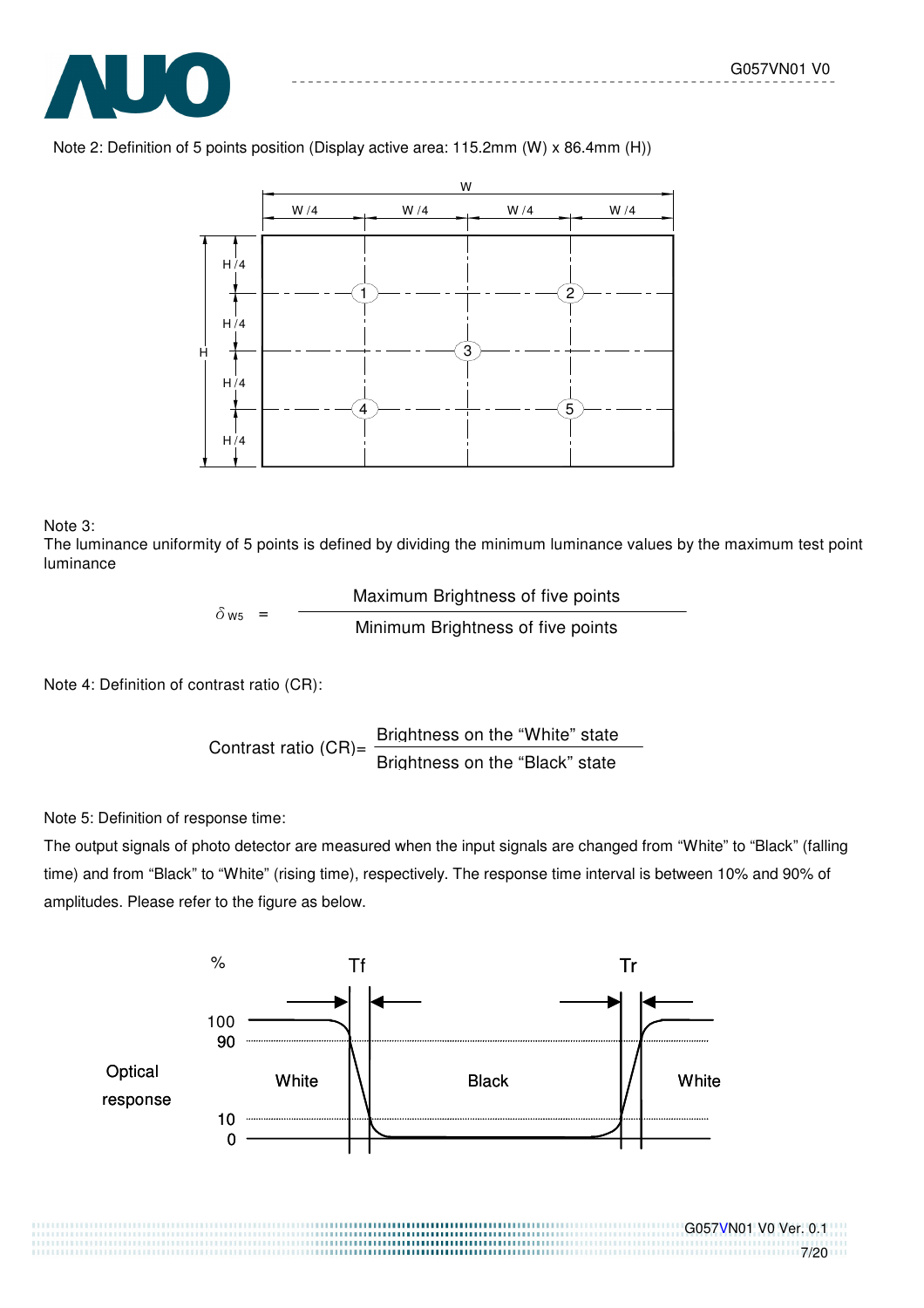

#### Note 6: Definition of viewing angle

Viewing angle is the measurement of contrast ratio  $\geq$  10, at the screen center, over a 180° horizontal and 180° vertical range (off-normal viewing angles). The 180° viewing angle range is broken down as below: 90° (θ) horizontal left and right, and 90° (Φ) vertical high (up) and low (down). The measurement direction is typically perpendicular to the display surface with the screen rotated to its center to develop the desired measurement viewing angle.



# **3. Functional Block Diagram**

The following diagram shows the functional block of the G057VN01 V0 color TFT/LCD module:

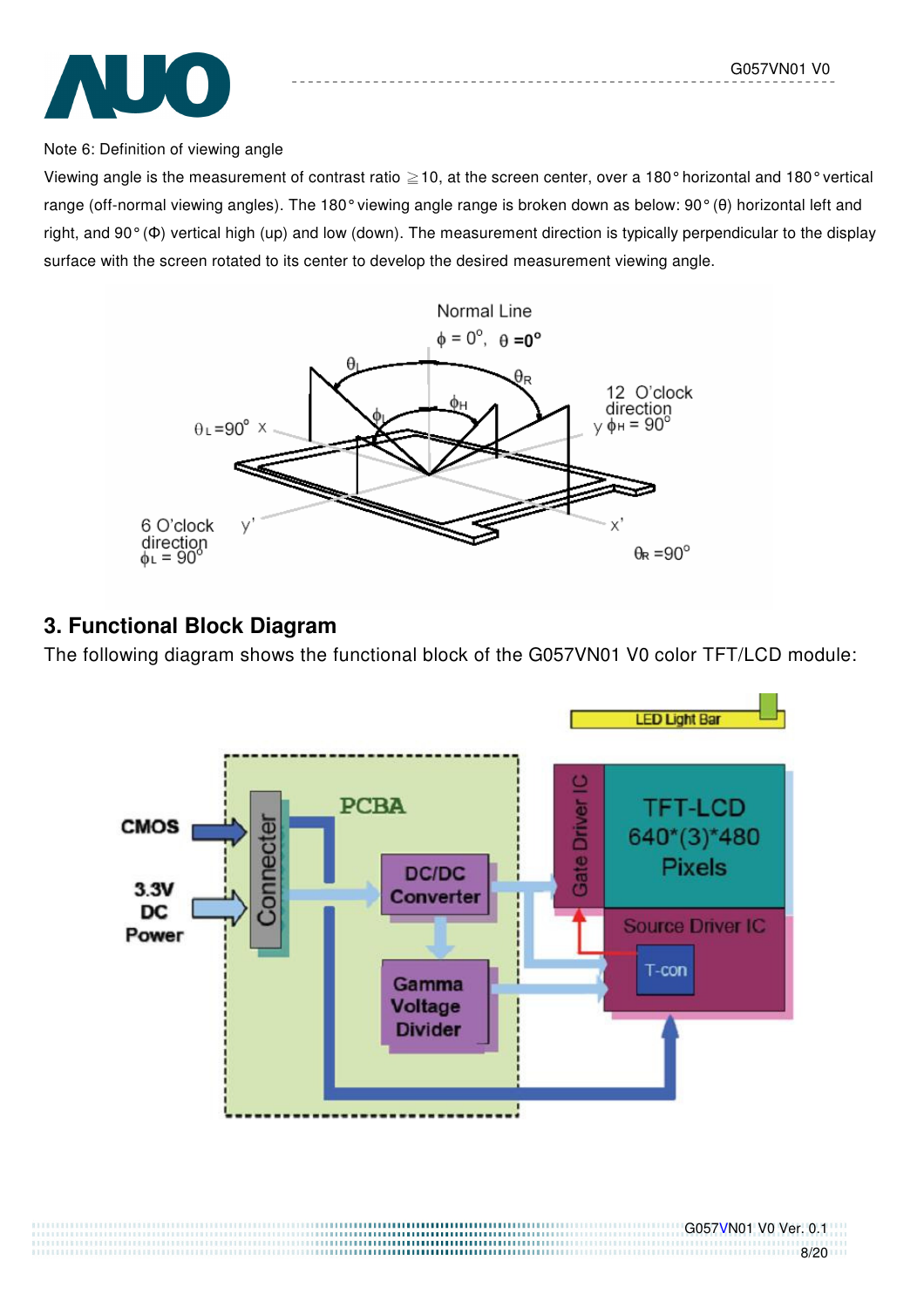![](_page_8_Picture_1.jpeg)

# **4. Absolute Maximum Ratings**

# **4.1 Absolute Ratings of TFT-LCD Module**

| Item                                           | Symbol       | Min    | Max    | Unit |
|------------------------------------------------|--------------|--------|--------|------|
| Logic/LCD Drive Voltage                        | Vin          | $-0.3$ | $+3.6$ | Volt |
| LED backlight forward<br>current (per channel) | <b>I</b> LED |        | 20     | mA   |

# **4.2 Absolute Ratings of Environment**

| <b>Item</b>                  | Symbol | Min | Max   | Unit         |
|------------------------------|--------|-----|-------|--------------|
| <b>Operating Temperature</b> | TOP    | -30 | $+85$ | $^{\circ}$ C |
| <b>Operation Humidity</b>    | HOP    | 5   | 95    | %RH          |
| Storage Temperature          | TST    | -30 | $+85$ | °C           |
| <b>Storage Humidity</b>      | HST    |     | 95    | %RH          |

Note: Maximum Wet-Bulb should be  $39^{\circ}$ C and no condensation.

# **5. Electrical Characteristics**

## **5.1 TFT-LCD Driving**

#### **5.1.1 Power Specification**

| Symbol     | <b>Parameter</b>                            | Min                          | <b>Typ</b> | <b>Max</b>               | <b>Units</b> | <b>Remark</b>                            |
|------------|---------------------------------------------|------------------------------|------------|--------------------------|--------------|------------------------------------------|
| <b>VDD</b> | Logic/LCD Drive Voltage                     | 3.0                          | 3.3        | 3.6                      | Volt         |                                          |
| <b>IDD</b> | <b>VDD Current</b>                          | $\qquad \qquad \blacksquare$ | 210        | $\overline{\phantom{a}}$ | mA           | All Black Pattern<br>(VDD=3.3V, at 60Hz) |
| Irush      | <b>LCD Inrush Current</b>                   | $\overline{\phantom{a}}$     | -          | 1.5                      | A            | Note 1                                   |
| <b>PDD</b> | <b>VDD Power</b>                            | $\overline{\phantom{a}}$     | 0.69       | $\overline{\phantom{a}}$ | Watt         | All Black Pattern<br>(VDD=3.3V, at 60Hz) |
| VDDrp      | Allowable Logic/LCD Drive Ripple<br>Voltage | $\overline{\phantom{a}}$     | -          | 100                      | mV<br>p-p    | All Black Pattern<br>(VDD=3.3V, at 60Hz) |

#### Note 1: Measurement condition: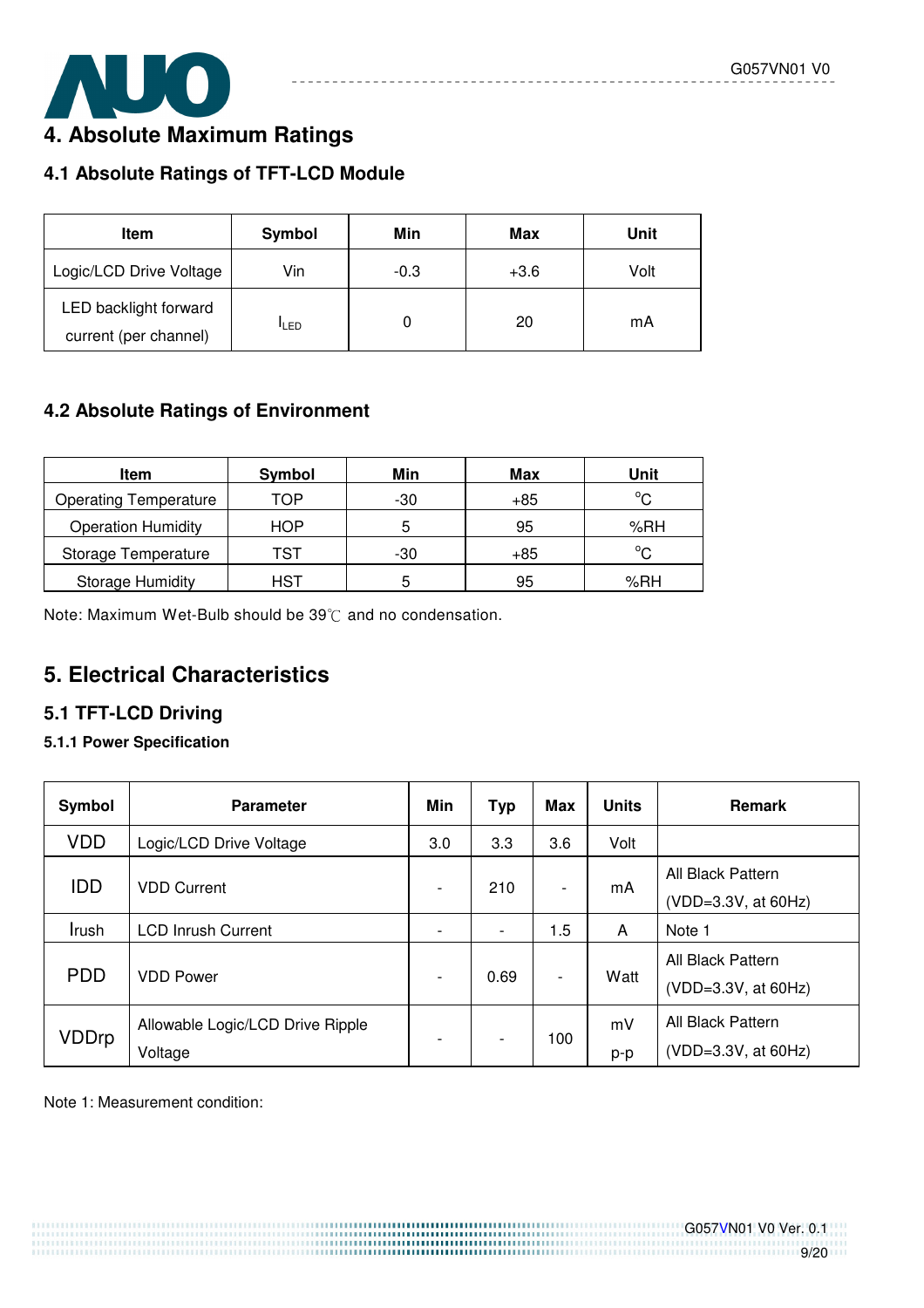![](_page_9_Picture_1.jpeg)

![](_page_9_Figure_2.jpeg)

#### **VDD rising time**

#### **5.1.2 Signal Electrical Characteristics**

Input signals shall be low or Hi-Z state when VDD is off.

| <b>Parameter</b>            | Symbol | Min. | Typ.   | Max.                     | Unit   | <b>Remarks</b> |  |
|-----------------------------|--------|------|--------|--------------------------|--------|----------------|--|
| Logic Input Voltage for     | High   | VIH  | 0.7VDD | $\overline{\phantom{a}}$ | VDD    | V              |  |
| Display Signals             | Low    | VIL  | 0      | $\overline{\phantom{a}}$ | 0.3VDD | V              |  |
|                             | High   | VIH  | 0.7VDD | $\overline{\phantom{a}}$ | VDD    | v              |  |
| Input Voltage for R/L & U/D | Low    | VIL  | 0      | $\overline{\phantom{a}}$ | 0.3VDD | V              |  |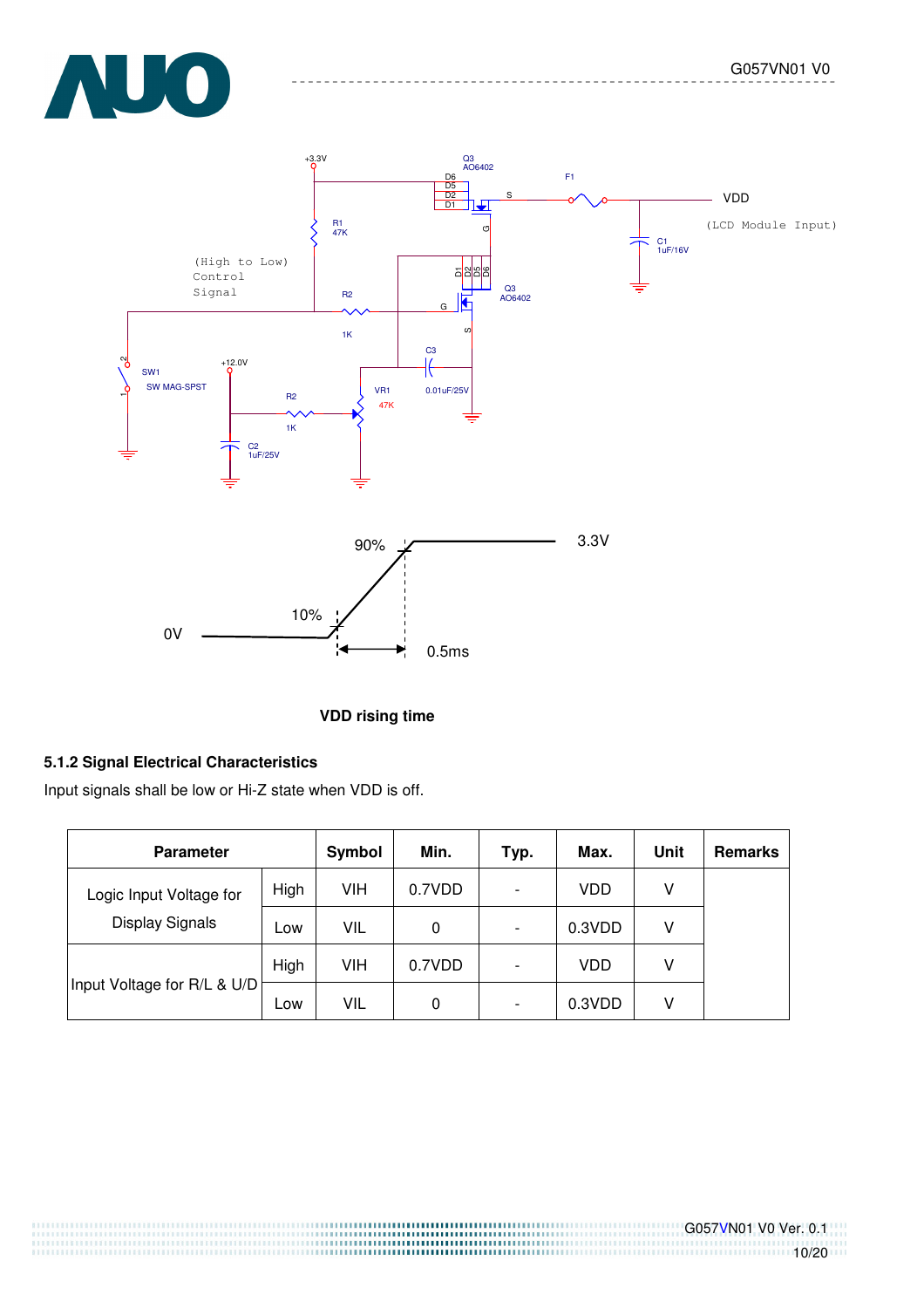## **5.2 Backlight Unit Driving**

#### **5.2.1 Parameter guideline for LED**

| Symbol                | <b>Parameter</b>    | Min   | <b>Typ</b> | <b>Max</b> | Unit       | Remark                                         |
|-----------------------|---------------------|-------|------------|------------|------------|------------------------------------------------|
| $I_F$                 | LED forward current | $- -$ | 15         | $- -$      | mA         | $Ta = 25^{\circ}C$                             |
|                       |                     | $- -$ | 32.8       | <b>TBD</b> | v          | $I_F = 15 \text{mA}$ , Ta = -30 <sup>o</sup> C |
| $V_F$                 | LED forward voltage |       | 31.6       | <b>TBD</b> | v          | $I_F = 15 \text{mA}$ , Ta = 25 <sup>o</sup> C  |
|                       |                     | --    | 30.4       | <b>TBD</b> | v          | $I_F = 15 \text{mA}$ , Ta = 85 <sup>o</sup> C  |
| $P_{LED}$             | LED Power           |       | 1.42       | $ -$       | Watt       |                                                |
| <b>Operating Life</b> |                     | 20000 | (40000)    | $-$        | <b>Hrs</b> | $I_F = 15 \text{mA}$ , Ta = 25 <sup>°</sup> C  |

Following characteristics are measured under a stable condition using an LED driving board at  $25\degree$  (Room Temperature):

- $I_F$  is defined for one channel LED. There are total three LED channels in back light unit.
- G057VN01 V0 can be operated at operating temperature range, but optical performance should be evaluated at Ta = 25<sup>°</sup>C only.
- When G057VN01 V0 module is operated at high ambient temperature condition (over 25 °C), LED forward current  $I_F$ should be less than 15 mA to avoid over LED junction temperature spec.
- If LED is driven by high current, high ambient temperature & humidity condition. The life time of LED will be reduced.
- Operating life means brightness goes down to 50% initial brightness. Typical operating life time is estimated data.

# **6. Signal Characteristic**

## **6.1 Pixel Format Image**

Following figure shows the relationship between input signal and LCD pixel format.

![](_page_10_Figure_14.jpeg)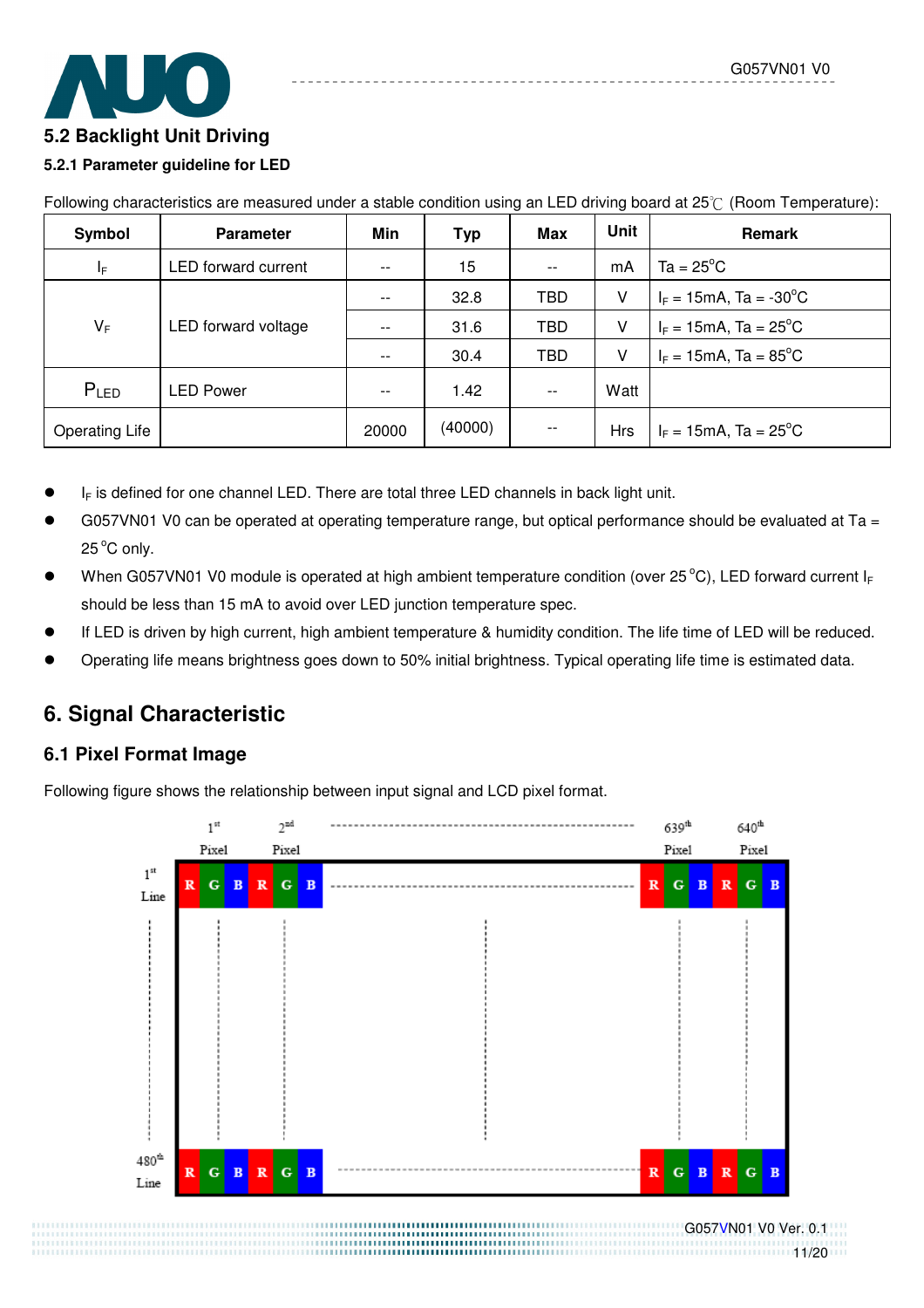![](_page_11_Picture_1.jpeg)

The following figures show the image seen from the front view. The arrow indicates the direction of scan.

![](_page_11_Picture_3.jpeg)

R/L=L; U/D=H

![](_page_11_Picture_5.jpeg)

R/L=L; U/D=L

Ю

R/L=H; U/D=H

![](_page_11_Picture_9.jpeg)

R/L=H; U/D=L

## **6.3 The Input Data Format**

This product displays 262,144 colors in terms of the 64 grey levels on RGB respectively. The following table demonstrates the display of input data.

| Display colors      |         |                |                 |                 |                 |                 |                 |                |              |                |                 |                | Data signal (0: Low level, 1: High level) |                 |                |                |                 |                 |             |
|---------------------|---------|----------------|-----------------|-----------------|-----------------|-----------------|-----------------|----------------|--------------|----------------|-----------------|----------------|-------------------------------------------|-----------------|----------------|----------------|-----------------|-----------------|-------------|
|                     |         | R <sub>5</sub> | $\overline{R4}$ | $\overline{R3}$ | $\overline{R}2$ | $\overline{R1}$ | $\overline{R0}$ | G <sub>5</sub> | G4           | G <sub>3</sub> | G <sub>2</sub>  | G1             | $\overline{G}0$                           | $\overline{B5}$ | B <sub>4</sub> | B <sub>3</sub> | $\overline{B2}$ | $\overline{B1}$ | $_{\rm B0}$ |
|                     | Black   | $\mathbf{0}$   | 0               | 0               | 0               | 0               | $\theta$        | $\mathbf 0$    | 0            | 0              | 0               | $\mathbf 0$    | 0                                         | 0               | 0              | $\mathbf 0$    | 0               | $\mathbf 0$     | 0           |
|                     | Blue    | 0              | 0               | 0               | 0               | 0               | $\theta$        | $\mathbf{0}$   | 0            | 0              | 0               | 0              | 0                                         | 1               | 1              | 1              | 1               | 1               | 1           |
|                     | Red     | 1              | 1               | 1               | $\mathbf{1}$    | $\mathbf{1}$    | 1               | 0              | 0            | 0              | 0               | 0              | 0                                         | 0               | 0              | 0              | 0               | 0               | 0           |
|                     | Magenta | 1              | 1               | 1               | 1               | 1               | 1               | 0              | 0            | 0              | 0               | 0              | 0                                         | 1               | $\mathbf{1}$   | 1              | 1               | 1               | 1           |
| <b>Basic</b> colors | Green   | 0              | 0               | 0               | 0               | 0               | 0               | 1              | 1            | 1              | 1               | 1              | 1                                         | 0               | 0              | 0              | 0               | 0               | 0           |
|                     | Cyan    | 0              | 0               | 0               | 0               | 0               | 0               | 1              | $\mathbf{1}$ | 1              | 1               | $\mathbf{1}$   | 1                                         | 1               | $\mathbf{1}$   | 1              | 1               | 1               | 1           |
|                     | Yellow  | 1              | 1               | 1               | $\mathbf{1}$    | $\mathbf{1}$    | 1               | 1              | $\mathbf{1}$ | 1              | 1               | $\mathbf{1}$   | 1                                         | 0               | 0              | 0              | 0               | 0               | 0           |
|                     | White   | 1              | 1               | 1               | $\mathbf{1}$    | $\mathbf{1}$    | 1               | 1              | $\mathbf{1}$ | $\mathbf{1}$   | 1               | 1              | 1                                         | 1               | $\mathbf{1}$   | 1              | 1               | 1               | 1           |
|                     | Black   | $\mathbf 0$    | 0               | $\ddot{\rm{o}}$ | 0               | 0               | $\theta$        | $\theta$       | 0            | 0              | $\ddot{\rm{o}}$ | 0              | 0                                         | 0               | 0              | $\theta$       | 0               | $\mathbf 0$     | 0           |
|                     |         | $\mathbf 0$    | 0               | 0               | 0               | 0               | 1               | 0              | 0            | 0              | 0               | 0              | 0                                         | 0               | 0              | 0              | 0               | 0               | 0           |
|                     | dark    | $\mathbf{0}$   | 0               | $\mathbf{0}$    | 0               | $\mathbf{1}$    | 0               | 0              | 0            | 0              | 0               | 0              | 0                                         | 0               | 0              | 0              | 0               | 0               | 0           |
| Red gray scale      | ↑       |                |                 |                 |                 |                 |                 |                |              |                |                 |                |                                           |                 |                |                |                 |                 |             |
|                     | ↓       |                |                 |                 |                 |                 |                 |                |              |                |                 |                |                                           |                 |                |                |                 |                 |             |
|                     | bright  | 1              | 1               |                 | 1               | 0               | 1               | 0              | 0            | 0              | 0               | 0              | 0                                         | 0               | 0              | 0              | 0               | 0               | 0           |
|                     |         | 1              | 1               | 1               | $\mathbf{1}$    | 1               | $\theta$        | $\mathbf 0$    | 0            | 0              | 0               | 0              | 0                                         | 0               | 0              | 0              | 0               | $\mathbf 0$     | 0           |
|                     | Red     | 1              | 1               | 1               | 1               | 1               | 1               | 0              | 0            | 0              | 0               | 0              | 0                                         | 0               | 0              | 0              | 0               | 0               | 0           |
|                     | Black   | $\theta$       | $\theta$        | $\ddot{\rm{o}}$ | $\theta$        | $\mathbf{0}$    | $\theta$        | $\theta$       | $\theta$     | 0              | $\ddot{\rm{o}}$ | $\mathbf 0$    | 0                                         | 0               | 0              | $\theta$       | $\mathbf{0}$    | 0               | $\mathbf 0$ |
|                     |         | 0              | 0               | 0               | 0               | 0               | $\theta$        | $\theta$       | 0            | 0              | 0               | 0              | 1                                         | 0               | 0              | 0              | 0               | $\mathbf 0$     | $\mathbf 0$ |
|                     | dark    | 0              | 0               | $\theta$        | 0               | 0               | 0               | 0              | 0            | 0              | $\theta$        | $\mathbf{1}$   | 0                                         | 0               | 0              | 0              | 0               | $\mathbf 0$     | 0           |
|                     | ↑       |                |                 |                 |                 |                 |                 |                |              |                |                 |                |                                           |                 |                |                |                 |                 |             |
| Green gray scale    | J       |                |                 |                 |                 |                 |                 |                |              |                |                 |                |                                           |                 |                |                |                 |                 |             |
|                     | bright  | 0              | 0               | 0               | 0               | 0               | $\mathbf{0}$    | 1              | 1            | 1              | 1               | 0              | 1                                         | 0               | 0              | 0              | 0               | 0               | 0           |
|                     |         | 0              | 0               | 0               | 0               | 0               | 0               | 1              | $\mathbf{1}$ | 1              | 1               | $\mathbf{1}$   | 0                                         | 0               | 0              | $\theta$       | 0               | 0               | 0           |
|                     | Green   | 0              | 0               | 0               | 0               | 0               | 0               | 1              | 1            | 1              | 1               | 1              | 1                                         | 0               | 0              | 0              | 0               | 0               | 0           |
|                     | Black   | $\overline{0}$ | $\mathbf{0}$    | $\ddot{\rm{o}}$ | 0               | 0               | $\mathbf{0}$    | $\theta$       | 0            | 0              | $\ddot{\rm{o}}$ | $\overline{0}$ | 0                                         | 0               | 0              | $\theta$       | $\overline{0}$  | $\overline{0}$  | 0           |
|                     |         | 0              | 0               | 0               | 0               | 0               | 0               | $\mathbf 0$    | 0            | 0              | 0               | 0              | 0                                         | 0               | 0              | $\mathbf 0$    | 0               | 0               | 1           |
|                     | dark    | 0              | 0               | 0               | 0               | 0               | $\theta$        | 0              | 0            | 0              | $\mathbf 0$     | $\mathbf 0$    | 0                                         | 0               | 0              | 0              | 0               | 1               | 0           |
|                     | ↑       |                |                 |                 |                 |                 |                 |                |              |                |                 |                |                                           |                 |                |                |                 |                 |             |
|                     | J       |                |                 |                 |                 |                 |                 |                |              |                |                 |                |                                           |                 |                |                |                 |                 |             |
| Blue gray scale     | bright  | 0              | 0               | 0               | 0               | 0               | $\theta$        | 0              | 0            | 0              | 0               | 0              | 0                                         | 1               | 1              |                | 1               | 0               | 1           |
|                     |         | 0              | 0               | 0               | 0               | $\mathbf{0}$    | $\theta$        | $\mathbf{0}$   | 0            | 0              | 0               | 0              | 0                                         | 1               | 1              | 1              | 1               | 1               | 0           |
|                     | Blue    | 0              | 0               | 0               | 0               | 0               | 0               | 0              | 0            | 0              | 0               | 0              | 0                                         | 1               | $\mathbf{1}$   | 1              | 1               | $\mathbf{1}$    | 1           |

 G057VN01 V0 Ver. 0.1 12/20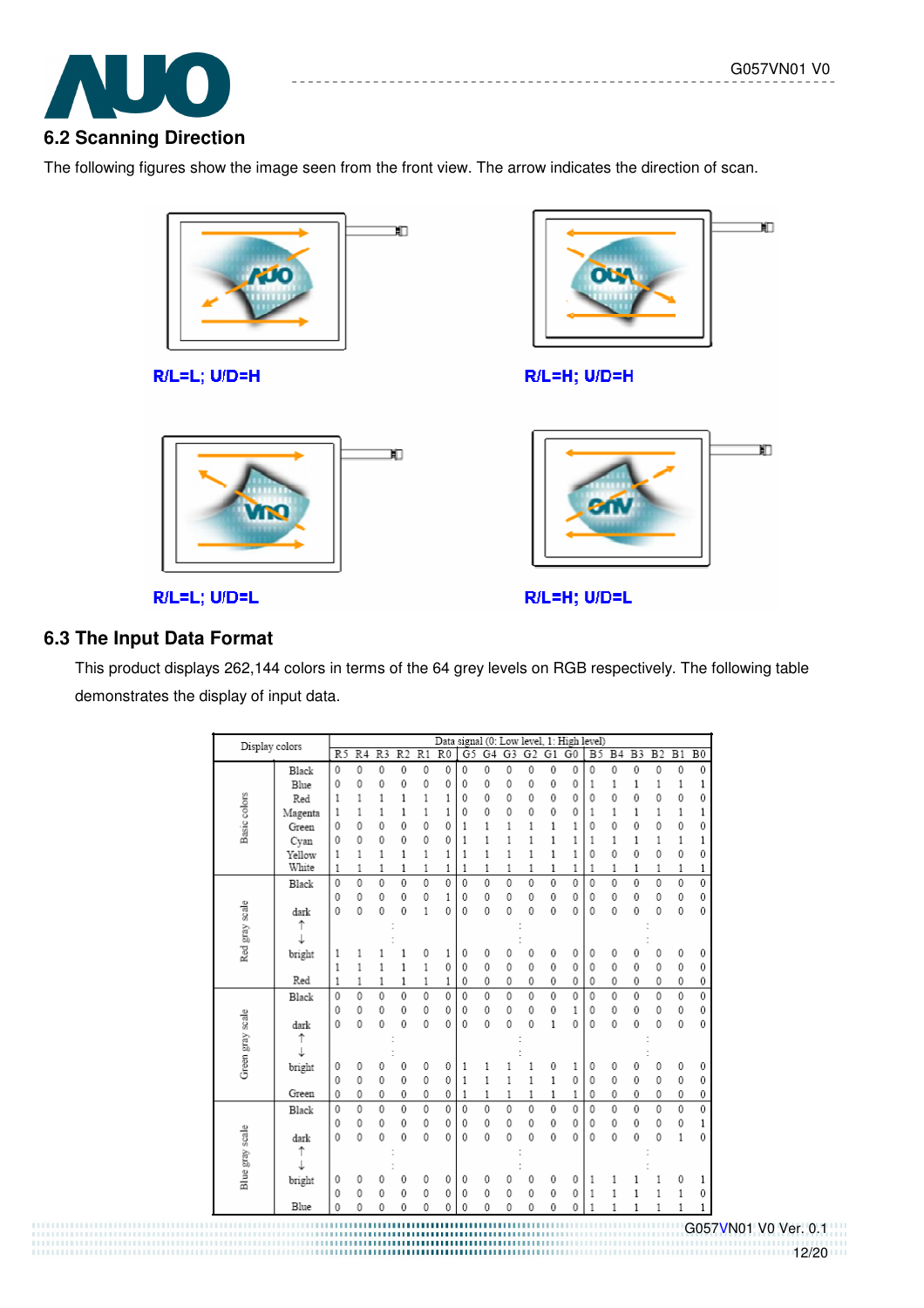\_\_\_\_\_\_\_\_\_\_\_\_\_\_

------------

![](_page_12_Picture_1.jpeg)

# **6.4 TFT- LCD Interface Signal Description**

| PIN No.        | Symbol         | <b>Pin Description</b>                |  |  |
|----------------|----------------|---------------------------------------|--|--|
| 1              | <b>GND</b>     | Ground                                |  |  |
| $\overline{c}$ | <b>CLK</b>     | Dot clock                             |  |  |
| 3              | <b>NC</b>      | No Connection                         |  |  |
| 4              | <b>NC</b>      | No Connection                         |  |  |
| 5              | <b>GND</b>     | Ground                                |  |  |
| 6              | R <sub>0</sub> | Red data (LSB)                        |  |  |
| $\overline{7}$ | R1             | Red data                              |  |  |
| 8              | R <sub>2</sub> | Red data                              |  |  |
| 9              | R <sub>3</sub> | Red data                              |  |  |
| 10             | R <sub>4</sub> | Red data                              |  |  |
| 11             | R <sub>5</sub> | Red data (MSB)                        |  |  |
| 12             | <b>GND</b>     | Ground                                |  |  |
| 13             | G <sub>0</sub> | Green data (LSB)                      |  |  |
| 14             | G <sub>1</sub> | Green data                            |  |  |
| 15             | G <sub>2</sub> | Green data                            |  |  |
| 16             | G <sub>3</sub> | Green data                            |  |  |
| 17             | G <sub>4</sub> | Green data                            |  |  |
| 18             | G <sub>5</sub> | Green data (MSB)                      |  |  |
| 19             | <b>GND</b>     | Ground                                |  |  |
| 20             | B <sub>0</sub> | Blue data (LSB)                       |  |  |
| 21             | <b>B1</b>      | Blue data                             |  |  |
| 22             | B <sub>2</sub> | Blue data                             |  |  |
| 23             | B <sub>3</sub> | Blue data                             |  |  |
| 24             | B <sub>4</sub> | Blue data                             |  |  |
| 25             | B <sub>5</sub> | Blue data (MSB)                       |  |  |
| 26             | <b>GND</b>     | Ground                                |  |  |
| 27             | DE             | Data Enable Signal                    |  |  |
| 28             | <b>VDD</b>     | Power supply (3.3V Typ. ONLY)         |  |  |
| 29             | <b>VDD</b>     | Power supply (3.3V Typ. ONLY)         |  |  |
|                | R/L            | Horizontal reverse scan               |  |  |
| 30             |                | (L: Normal, H: Right & Left reversal) |  |  |
| 31             | U/D            | Vertical reverse scan                 |  |  |
|                |                | (H: Normal, L: Up & Down reversal)    |  |  |
| 32             | NC             | No Connection                         |  |  |
| 33             | <b>GND</b>     | Ground                                |  |  |

 G057VN01 V0 Ver. 0.1 13/20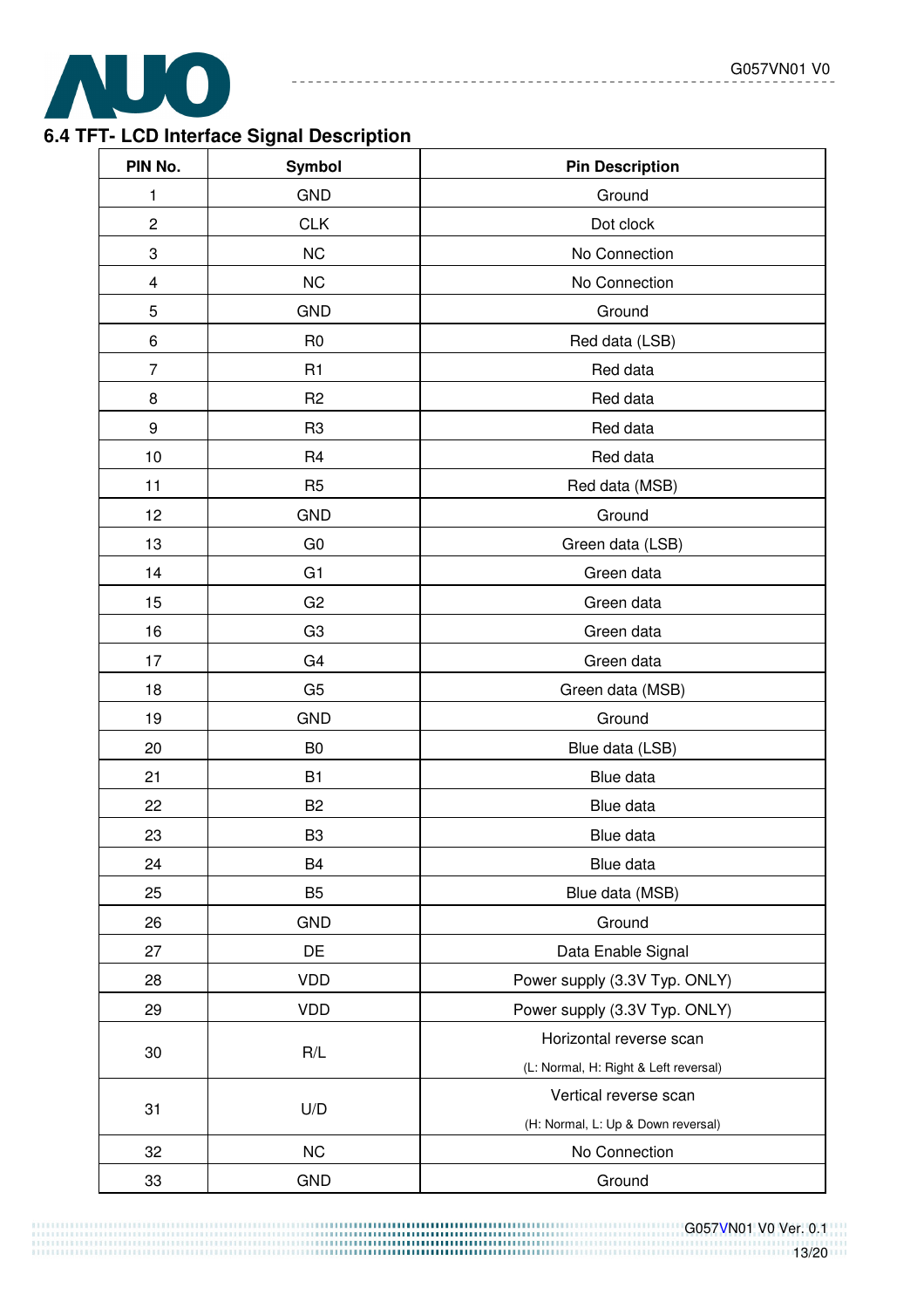![](_page_13_Picture_1.jpeg)

Note 1: Input signals shall be in low status when VDD is off.

Note 2: NC = No Connection

## **6.5 TFT- LCD Interface Timing**

#### **6.5.1 Timing Characteristics**

DE mode only

| <b>Signal</b>             |                 | Symbol                  | Min. | Typ. | Max. | <b>Unit</b>                       | <b>Remark</b> |
|---------------------------|-----------------|-------------------------|------|------|------|-----------------------------------|---------------|
| Clock frequency (DOTCLK)  |                 | 1/T <sub>CLOCK</sub>    | 23.9 | 25.2 | 34.2 | MHz                               | Note1         |
| <b>Horizontal Section</b> | Period          | $\mathsf{T}_\mathsf{H}$ | 770  | 800  | 1000 |                                   |               |
|                           | Active          | ${\sf T}_{\sf HD}$      |      | 640  |      | $T_{\scriptsize{\textsf{CLOCK}}}$ | Note1         |
|                           | <b>Blanking</b> | $T_{HB}$                | 130  | 160  | 360  |                                   |               |
| <b>Vertical Section</b>   | Period          | $T_V$                   | 516  | 525  | 570  |                                   |               |
|                           | Active          | T <sub>VD</sub>         |      | 480  |      | $T_{LINE}$                        | Note1         |
|                           | <b>Blanking</b> | $T_{VB}$                | 36   | 45   | 90   |                                   |               |

Note 1: Frame rate is 60 Hz.

#### **6.5.2 Input Timing Diagram**

![](_page_13_Figure_10.jpeg)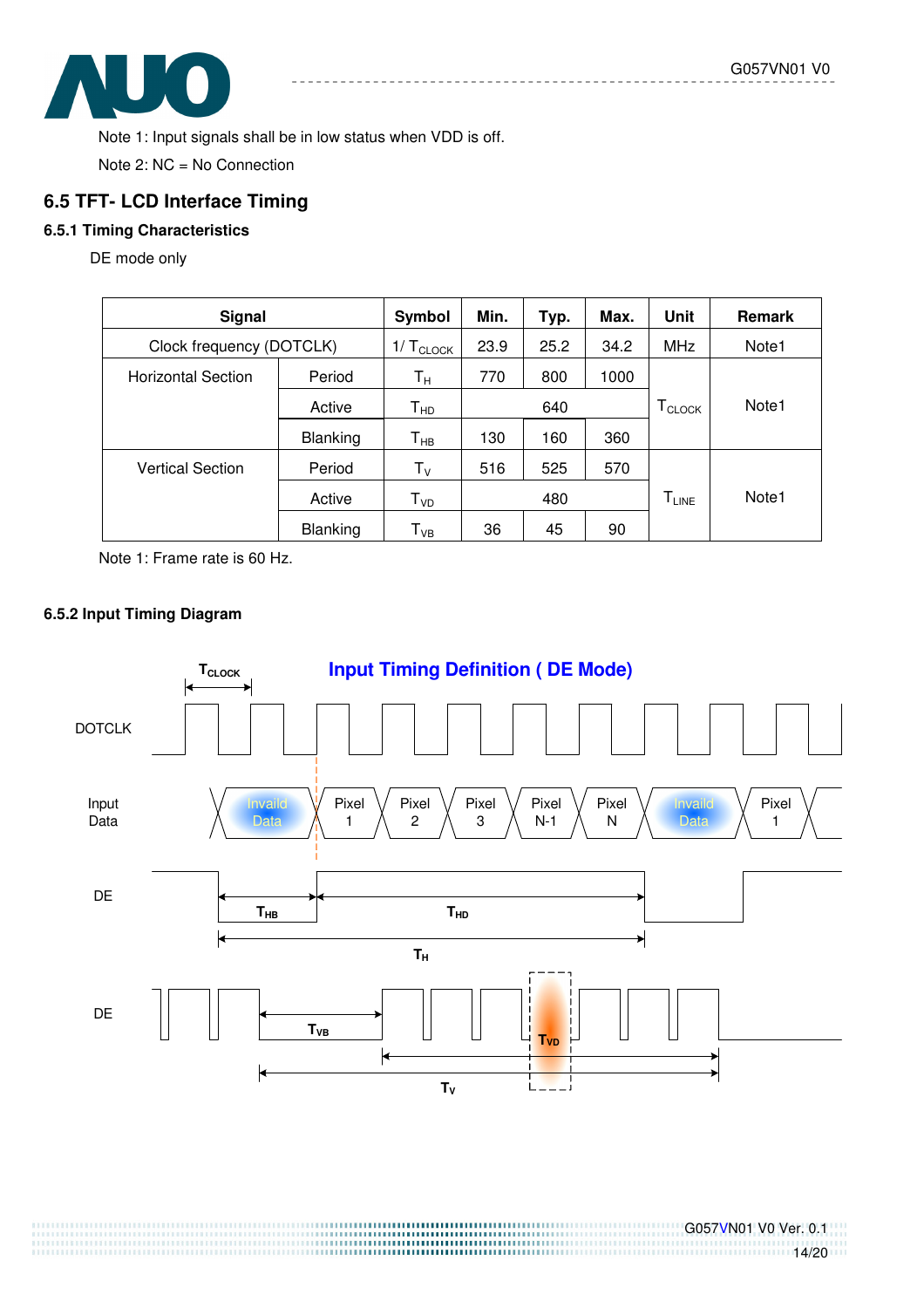![](_page_14_Picture_1.jpeg)

| Pin # | <b>Symbol</b>   | <b>Pin Description</b> |
|-------|-----------------|------------------------|
|       | AN1             | Anode 1                |
| 2     | AN <sub>2</sub> | Anode 2                |
| 3     | AN3             | Anode 3                |
| 4     | CA <sub>1</sub> | Cathode 1              |
| 5     | CA2             | Cathode 2              |
|       | CA3             | Cathode 3              |

#### **6.7 Power ON/OFF Sequence**

VDD power and LED on/off sequence is as below. Interface signals are also shown in the chart. Signals from any system shall be Hi-Z state or low level when VDD is off.

![](_page_14_Figure_5.jpeg)

# **Power ON/OFF sequence timing**

| <b>Parameter</b> | Min. | Typ. | Max.                     | <b>Units</b> |
|------------------|------|------|--------------------------|--------------|
| T1               | 0.5  |      | 10                       | ms           |
| T <sub>2</sub>   | 0    |      | 50                       | ms           |
| T <sub>3</sub>   | 0    |      | 50                       | ms           |
| <b>T4</b>        | 0    |      | 10                       | ms           |
| T <sub>5</sub>   | 200  |      |                          | ms           |
| T <sub>6</sub>   | 200  |      | -                        | ms           |
| Τ7               | 500  |      | $\overline{\phantom{0}}$ | ms           |

The above on/off sequence should be applied to avoid abnormal function in the display. Please make sure to turn off the power when you plug the cable into the input connector or pull the cable out of the connector.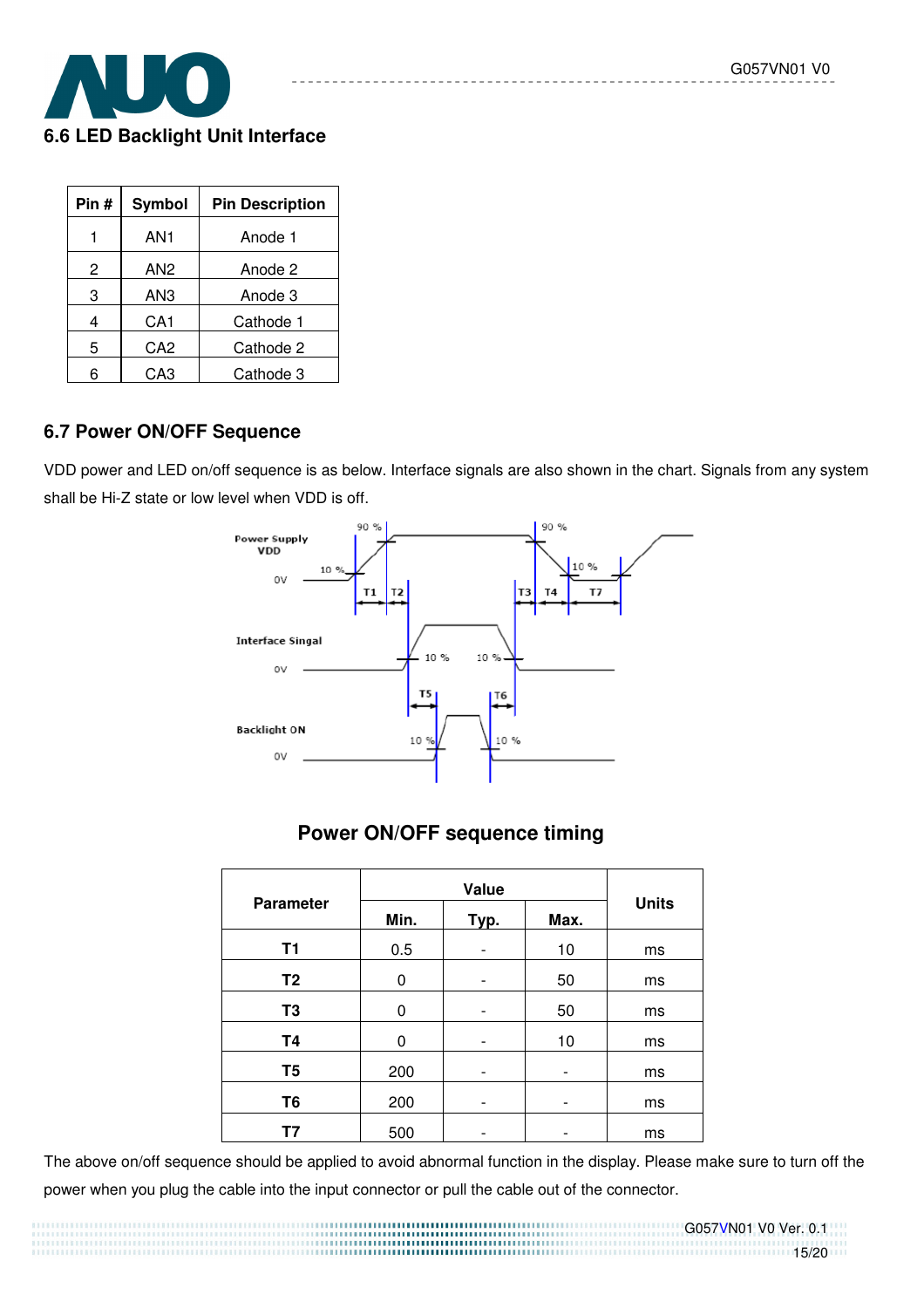![](_page_15_Picture_1.jpeg)

# **7. Connector & Pin Assignment**

# **7.1 TFT- LCD Signal (CN1): LCD Connector**

| <b>Connector Name / Designation</b> | <b>Signal Connector</b>          |  |  |
|-------------------------------------|----------------------------------|--|--|
| Manufacturer                        | Hirose or compatible             |  |  |
| <b>Connector Model Number</b>       | FH12-33S-0.5SH(55) or compatible |  |  |

---------

-------------

| Pin#                    | <b>Symbol</b>  | Pin# | <b>Symbol</b>  | Pin# | <b>Symbol</b>  |
|-------------------------|----------------|------|----------------|------|----------------|
|                         | <b>GND</b>     | 12   | <b>GND</b>     | 23   | B <sub>3</sub> |
| $\overline{c}$          | <b>CLK</b>     | 13   | G <sub>0</sub> | 24   | <b>B4</b>      |
| 3                       | <b>NC</b>      | 14   | G <sub>1</sub> | 25   | B <sub>5</sub> |
| $\overline{\mathbf{4}}$ | <b>NC</b>      | 15   | G <sub>2</sub> | 26   | <b>GND</b>     |
| 5                       | <b>GND</b>     | 16   | G <sub>3</sub> | 27   | DE             |
| 6                       | R <sub>0</sub> | 17   | G <sub>4</sub> | 28   | <b>VDD</b>     |
| 7                       | R1             | 18   | G <sub>5</sub> | 29   | <b>VDD</b>     |
| 8                       | R <sub>2</sub> | 19   | <b>GND</b>     | 30   | R/L            |
| 9                       | R <sub>3</sub> | 20   | B <sub>0</sub> | 31   | U/D            |
| 10                      | R <sub>4</sub> | 21   | <b>B1</b>      | 32   | <b>NC</b>      |
| 11                      | R <sub>5</sub> | 22   | B <sub>2</sub> | 33   | <b>GND</b>     |

# **7.2 LED Backlight Unit (CN2): LED Connector**

| <b>Connector Name / Designation</b> | <b>Lamp Connector</b>       |
|-------------------------------------|-----------------------------|
| Manufacturer                        | JST or compatible           |
| <b>Connector Model Number</b>       | SHLP-06V-S-B or compatible  |
| <b>Mating Model Number</b>          | SM06B-SHLS-TF or compatible |

| Pin $#$ | Symbol          | Cable color | Pin # | Symbol          | Cable color  |
|---------|-----------------|-------------|-------|-----------------|--------------|
|         | AN1             | Red         | 4     | CA1             | Blue         |
| റ       | AN <sub>2</sub> | Red         | 5     | CA <sub>2</sub> | White        |
| 3       | An3             | Red         | 6     | CA3             | <b>Black</b> |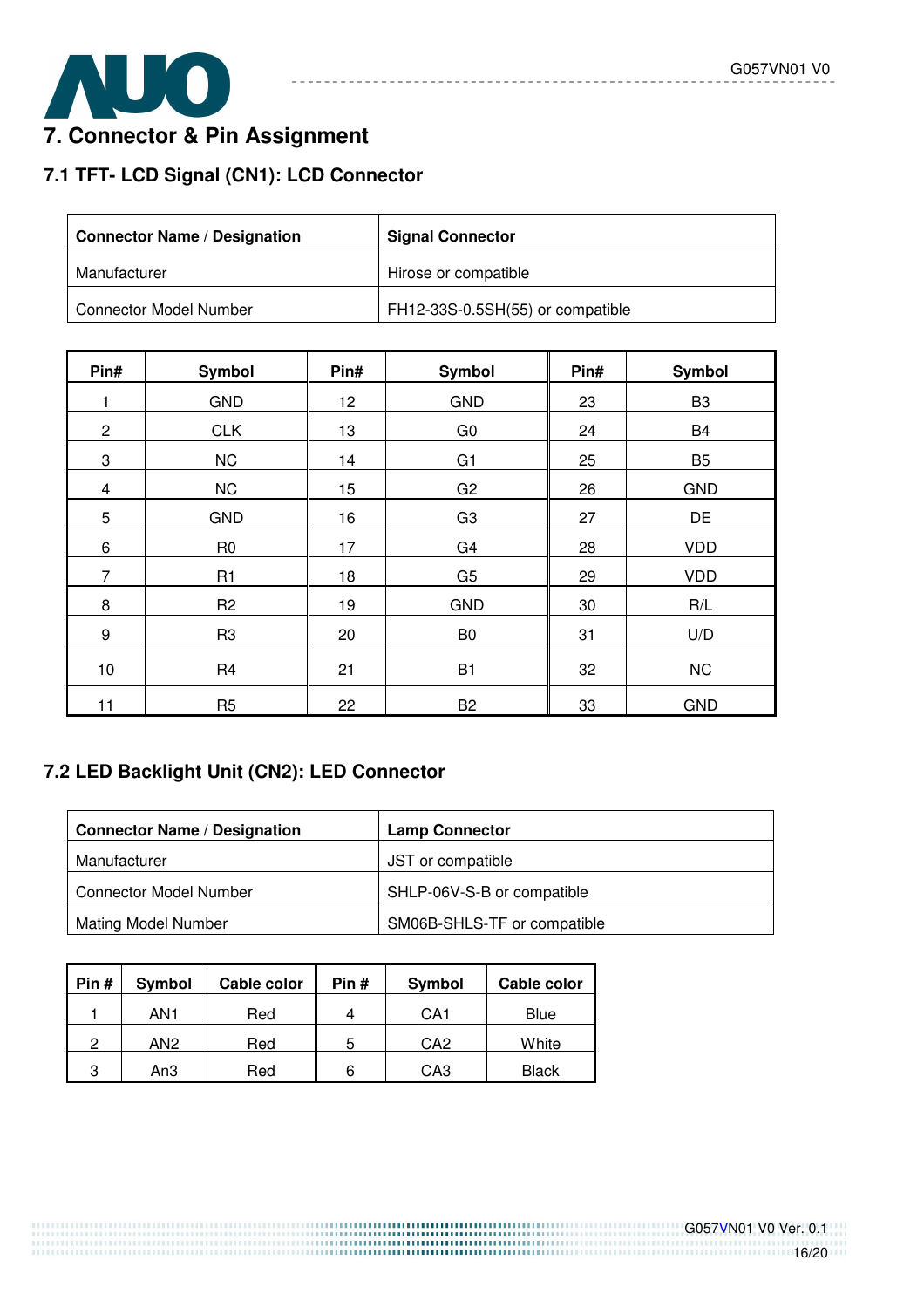![](_page_16_Picture_1.jpeg)

## **7.3 PIN 1 definition of CN1 and CN2**

![](_page_16_Figure_3.jpeg)

# (Rear side of TFT-LCD)

# **8. Reliability Test Criteria**

| <b>Items</b>                             | <b>Required Condition</b>                                                                           | Remark     |
|------------------------------------------|-----------------------------------------------------------------------------------------------------|------------|
| <b>Temperature Humidity Bias</b>         | 40°C/90%,300 hours                                                                                  | Note 2     |
| <b>High Temperature Operation</b>        | 85℃,300 hours                                                                                       | Note 2     |
| Low Temperature Operation                | $-30^{\circ}$ C ,300 hours                                                                          | Note 2     |
| <b>High Temperature Storage</b>          | 85°C, 300 hours                                                                                     | Note 2     |
| Low Temperature Storage                  | $-30^{\circ}$ C,300 hours                                                                           | Note 2     |
| <b>Thermal Shock Test</b>                | ,100cycles ו-60℃/30 min, 100cycles                                                                  | Note 2     |
| <b>Hot Start Test</b>                    | $85^{\circ}$ /1 Hr (min.), power on/off per 5 minutes, repeat 5 times                               | Note 2     |
| <b>Cold Start Test</b>                   | -30°C/1 Hr (min.), power on/off per 5 minutes, repeat 5 times                                       | Note 2     |
| Shock Test (Non-Operating)               | 50G, 20ms, Half-sine wave, (+-X, +-Y, +-Z)                                                          | Note 2     |
| <b>Vibration Test</b><br>(Non-Operating) | 1.5G, $10~200~10$ Hz, Sine wave, 30mins/axis, 3 direction $(X, Y, Z)$                               | Note 2     |
| <b>ESD</b>                               | Contact: ± 8KV/ operation, Class B; Air: ± 15KV / operation, Class B<br>$(RL=150\Omega, CL=330pF)$  | Note $1,2$ |
| <b>Attitude Test</b>                     | Operating: 14,000 ft, Ramp: 2000 ft/min, 8hrs<br>Non-operating: 40,000 ft, Ramp: 2000 ft/min, 24hrs | Note 2     |

Note1: According to EN61000-4-2 ESD class B criteria, some performance degradation is allowed. No data lost,

Self-recoverable. No hardware failures.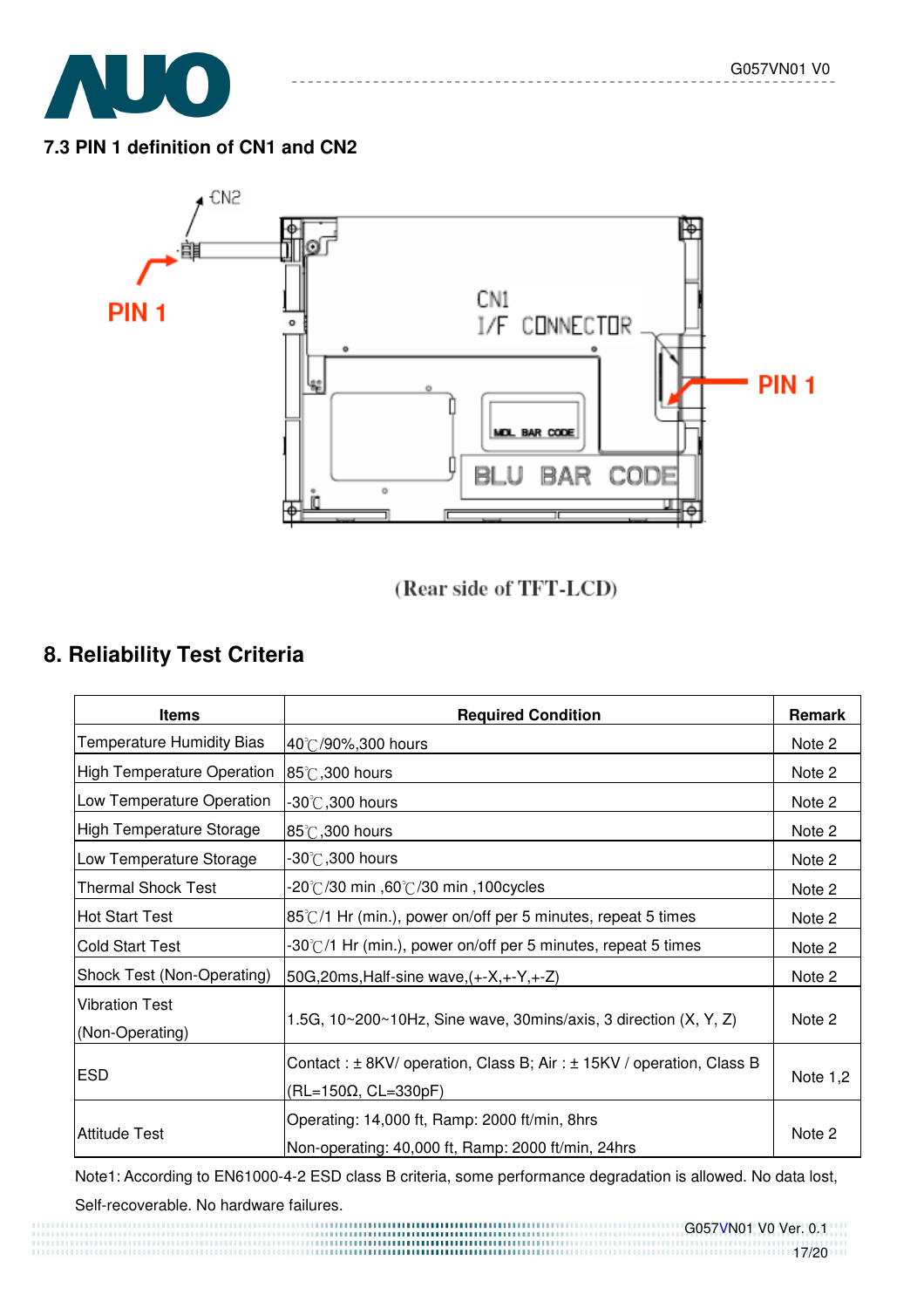![](_page_17_Picture_1.jpeg)

Note2:

- Water condensation is not allowed for each test items.
- Each test is done by new TFT-LCD module. Please don't use the same TFT-LCD module repeatedly for reliability test.

 $- - = -$ 

- The reliability test is performed only to examine the TFT-LCD' module.
- To inspect TFT-LCD module after reliability test, please store it at room temperature and room humidity for 24 hour at least in advance.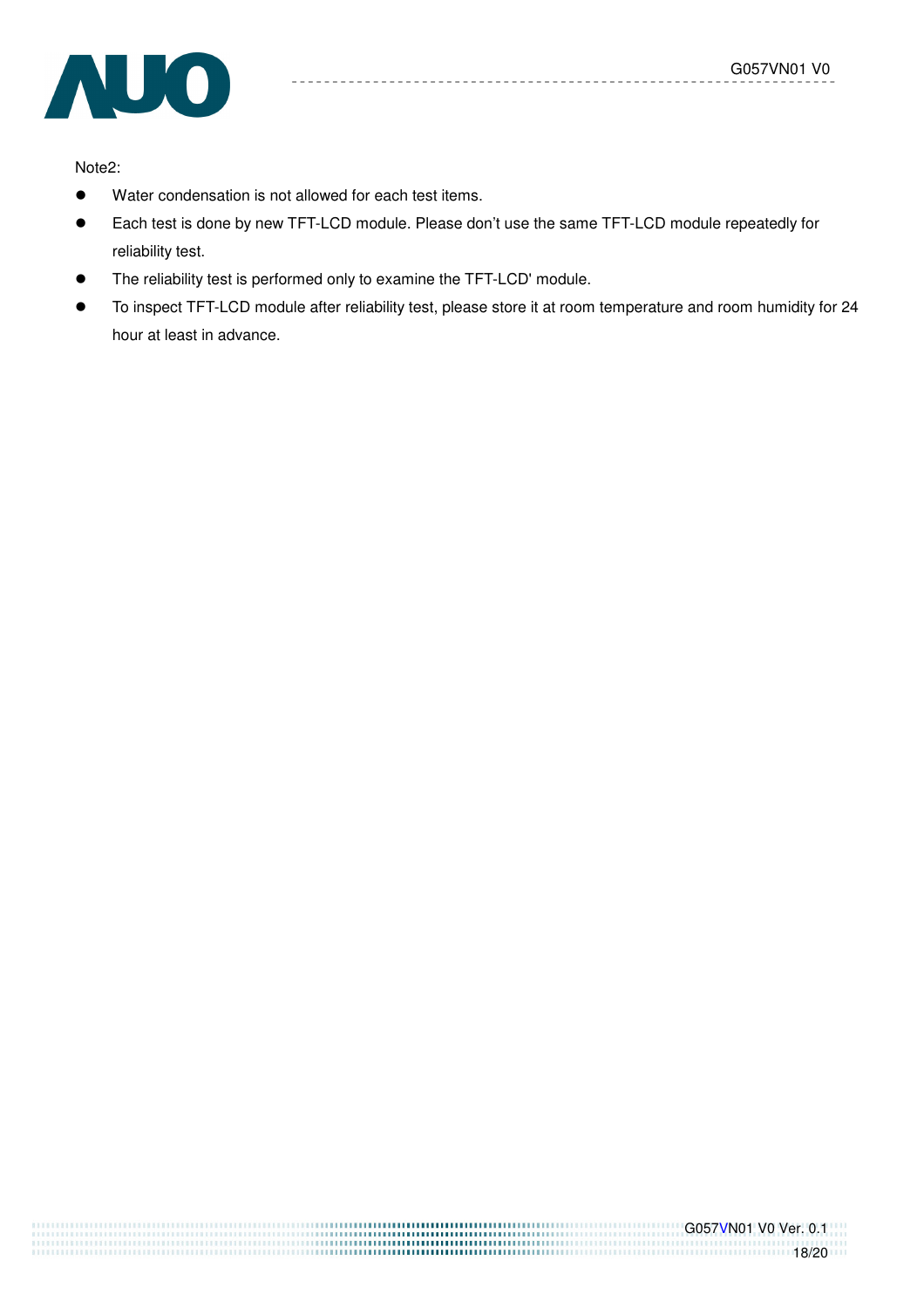![](_page_18_Picture_0.jpeg)

![](_page_18_Figure_1.jpeg)